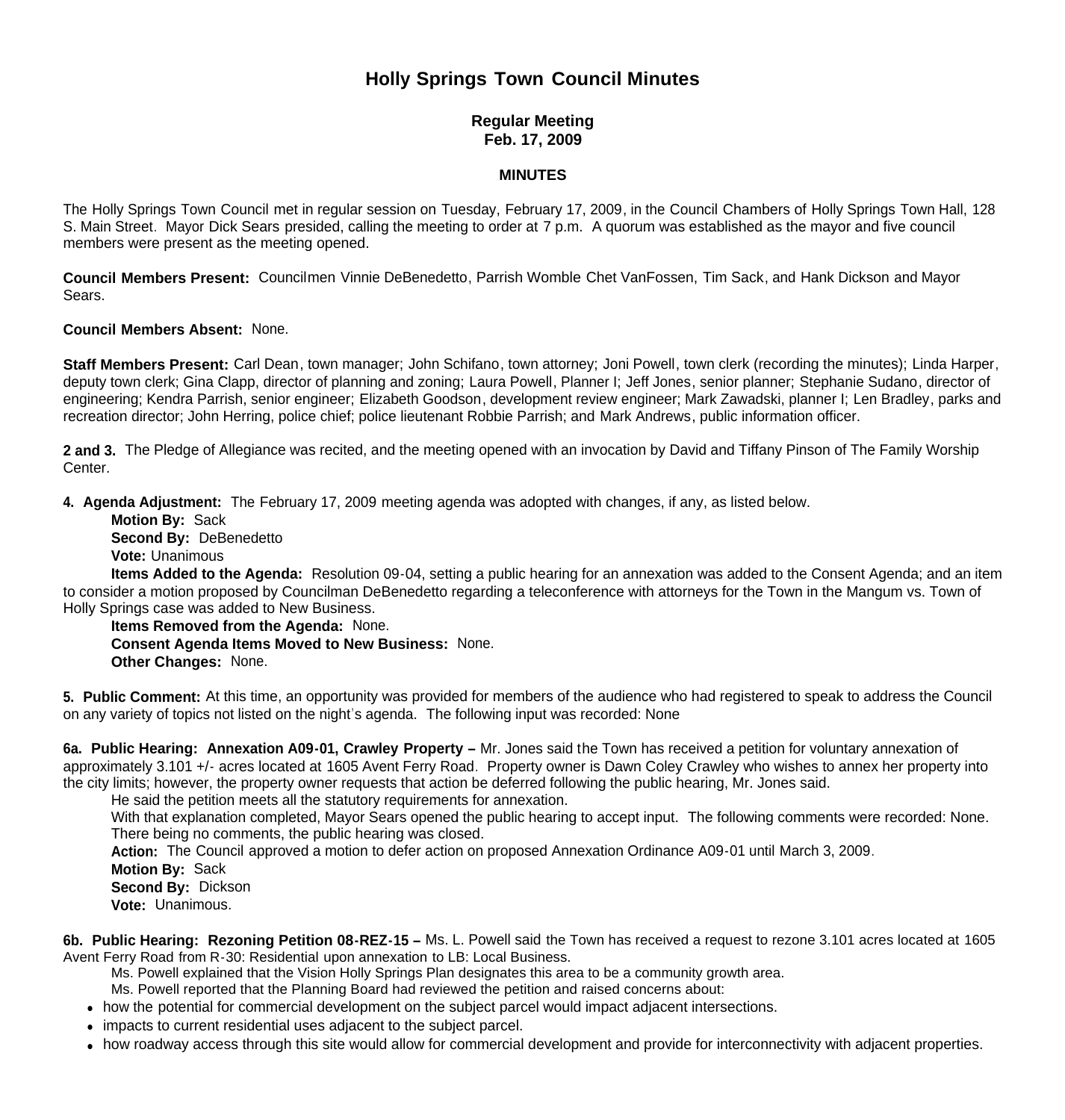[*Staff note: The Town's Thoroughfare Plan does not call for a thoroughfare or collector to be constructed in this area. Any development on this site would be required to line their access up with the existing Holly Meadow Drive; however, this would not be required to be a public street.]*

how roadway access through this site would allow for commercial development and provide for interconnectivity with adjacent properties.

 the high traffic volume created by a business at this location and the impacts to Avent Ferry Road. [*Staff note: With the development of this site, based on traffic counts, this site would be required to complete a Traffic Impact Analysis to determine the impacts of this site on Avent Ferry Road.]*

With that explanation completed. Mayor Sears opened the public hearing to accept input. The following comments were recorded: Joseph Cabano, 209 Autumn Glen Lane – Mr. Cabano said he speaks for himself and a number of his neighbors when he expresses concern that this area is, in his opinion, not a good location for commercial or local business development. He said Avent Ferry Road is not adequate to handle this type of traffic. He said he was not opposed to development, but that he felt non-residential development of this parcel would generate too much traffic on an already too narrow roadway.

In discussion, Councilman DeBenedetto asked if the Town had any plans to widen Avent Ferry Road.

Ms. Goodson explained that it is a state roadway, but the widening of Avent Ferry Road was designated on the Town's thoroughfare plan as a widened roadway; however, this widening would occur with and at the expense of development along Avent Ferry Road.

There being no further comments, the public hearing was closed.

**Action #1:** The Council approved a motion to accept the following statements as true: *"The requested zone map change from R-30 to LB is consistent with the Vision Holly Springs Comprehensive Growth Plan since the Future Land Use Plan Map indicates this property as Mixed Use which is supported by the list of permitted uses in the LB zoning district. With the establishment of Local Business along the frontage of Avent Ferry Road, the 'mixed use' designation precedence of the Community Growth Area has been carried out."*

**Motion By:** Sack **Second By:** Womble **Vote:** Unanimous.

**Action #2:** The Council approved a motion to adopt Rezoning Ordinance R09-01 to approve and enact Zone Map Change Petition #08-REZ-15 to change the zoning of Wake County PIN # 0648249677 from R-30: Residential to LB: Local Business as submitted by Pabst & Hilburn, PA.

**Motion By:** Sack **Second By:** Womble **Vote:** Unanimous. *A copy of Zoning Ordinance R09-01 is incorporated into these minutes as addendum pages.*

**6c. Public Hearing: Ordinance 09-01 (08-UDO-11) Amendment –** Mr. Jones said that the Town has received a request from a developer that the Town amend Section 7.04, Off Street Parking Regulations, of the UDO, and more particularly, the Multi-family regulations of Off-Street Parking, as they relate to apartments and condos.

 The requester is proposing that the Town add apartment parking regulations of one parking space per bedroom to the UDO, separate from and different from existing requirements for Townhome parking.

 He said staff is in support of adding specific regulations for apartment and condo off-street parking as the current regulations are more for Townhome projects, since this historically has been the type of multi-family projects the Town has been receiving.

Staff suggests the following for apartments and condo parking: 1.75 parking spaces per unit, plus 10 percent.

Mr. Jones said also, staff is suggesting that the definition section of the UDO be updated to include language to the Multi-family definition to include apartments and to add an "apartment" definition.

With that explanation completed, Mayor Sears opened the public hearing to accept input. The following comments were recorded: None. Councilmen Sack and VanFossen both spoke in favor of the amendment. Councilman Sack noted that it would result in less impervious surface for the town. Councilman VanFossen pointed out that a lot of thought went into the resulting amendment.

There being no comments, the public hearing was closed.

**Action #1:** The Council approved a motion to accept the following statement as true: *"The requested UDO Text Amendment is consistent with the Vision Holly Springs Comprehensive Plan Policies for Future Land Use. The proposed modifications to the Off Street Parking regulations creates enforceable ordinances to ensure managed parking areas within town."*

**Motion By:** VanFossen **Second By:** DeBenedetto **Vote:** Unanimous.

**Action #2:** The Council approved a motion to adopt Ordinance 09-02 to approve and enact UDO Amendment #08-UDO-11 to modify the text of UDO Section 7.04 Off-Street Parking Regulations and Section 11.02 Definitions to address apartment parking.

**Motion By:** VanFossen **Second By:** DeBenedetto **Vote:** Unanimous.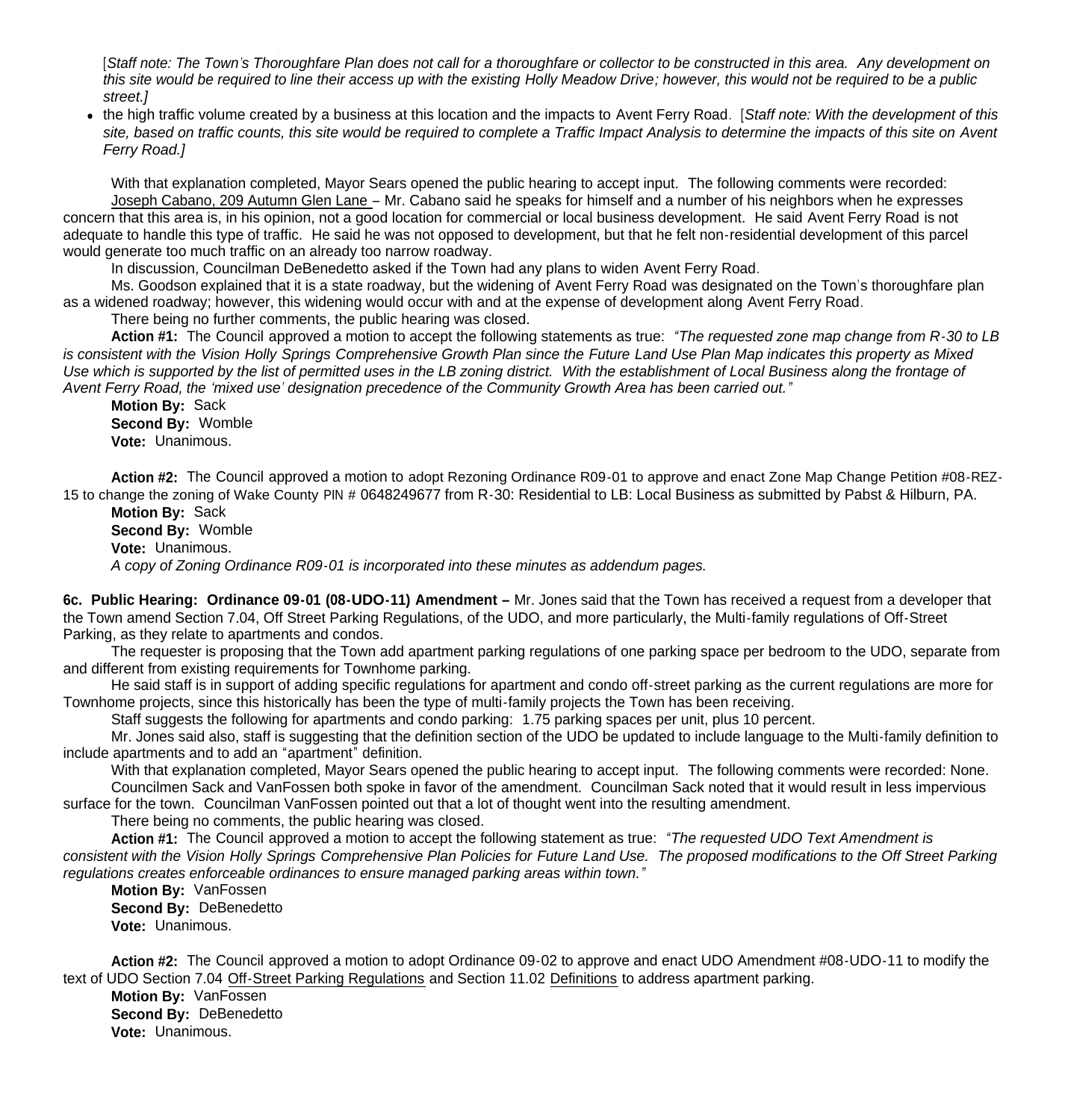**6d. Public Hearing: Ordinance 09-03 (08-UDO-12) Amendment –** Mr. Jones said staff proposes that the Town add bicycle parking regulations for certain uses to the Off-Street Parking section of the UDO. The Town has seen a significant increase in commercial projects in Town. It is within commercial projects that bicycle parking typically is found.

 He said at several times throughout the year, staff hears from residents that they would like to be able to bike to places instead of drive. This UDO amendment would ensure that those residents who choose to bike to places in town would have safe opportunities to park their bicycles.

Mr. Jones reported that the Planning Board had reviewed the proposal and voted to recommend approval, following a 6-1-1 vote. The dissenting vote was accompanied by comments regarding the amount and location of bicycle racks and whether they would be used.

Councilman VanFossen said he was sure, once the amendment is adopted, there would be changes proposed as it is put into practice. With that explanation completed, Mayor Sears opened the public hearing to accept input. The following comments were recorded: None. There being no comments, the public hearing was closed.

**Action #1:** The Council approved a motion to accept the following statement as true: *"The requested UDO Text Amendment is consistent with the Vision Holly Springs Comprehensive Plan Objectives for Transportation and Parks and Recreation since the proposed modification to the Off-Street Parking Regulations creates regulations to promote opportunities for residents to be able to ride bicycles to bicyclefriendly developments."*

**Motion By:** Sack **Second By:** DeBenedetto **Vote:** Unanimous.

**Action #2:** The Council approved a motion to adopt Ordinance 09-03 approving and enacting UDO Text Amendment #08-UDO-12 modifying the text of UDO Section 7.04, Off-Street Parking Regulations, to address bicycle parking.

**Motion By:** Sack **Second By:** DeBenedetto **Vote:** Unanimous. *A copy of Ordinance 09-03 (08-UDO-12) is incorporated into these minutes as addendum pages.*

**6e. Public Hearing: Ordinance 09-04 (08-UDO-14) Amendment -** Mr. Zawadski said a proposed UDO amendment to Section 4.05 for industrial architectural requirements would make the following changes:

- Create a new set of architectural requirements for primary facades (requirements are different for gateway and non-gateway projects):
	- o Building Materials
		- **Primary Building Materials**
		- **Prohibited exterior materials**
		- o Building Massing and Façade Treatment standards
			- Base, Body, Cap
			- Variation in Massing
			- **Animating Features**
			- Colors
			- **Texture**
			- Roof Treatment
			- **Façade Modulation**
- Specify building material requirements (prohibited materials) for all other facades previously the UDO was silent on this
- Add Open Space Requirements for Gateway projects.
- Update appearance requirements for roof-mounted mechanical equipment when building roof line is below grade
- Change "waiver" to "alternate compliance" in Section 9.09 Decision Matrix and UDO Table of Contents.

With that explanation completed, Mayor Sears opened the public hearing to accept input. The following comments were recorded: None. There being no comments, the public hearing was closed.

**Action #1:** The Council approved a motion to accept the following statement as true: *"The requested UDO Text Amendment is consistent with the Vision Holly Springs Comprehensive Plan Objectives for Community Character to encourage a 'village atmosphere' by creating a sense of community and identity for the residents and businesses of Holly Springs."*

**Motion By:** Dickson **Second By:** Womble **Vote:** Unanimous.

**Action #2:** The Council approved a motion to adopt Ordinance 09-04 to approve and enact UDO Amendment #08-UDO-14 modifying the text of UDO Section 4.05, Architectural and Site Design Requirements for Industrial Districts, 9.09 Decision Matrix, and Table of Contents.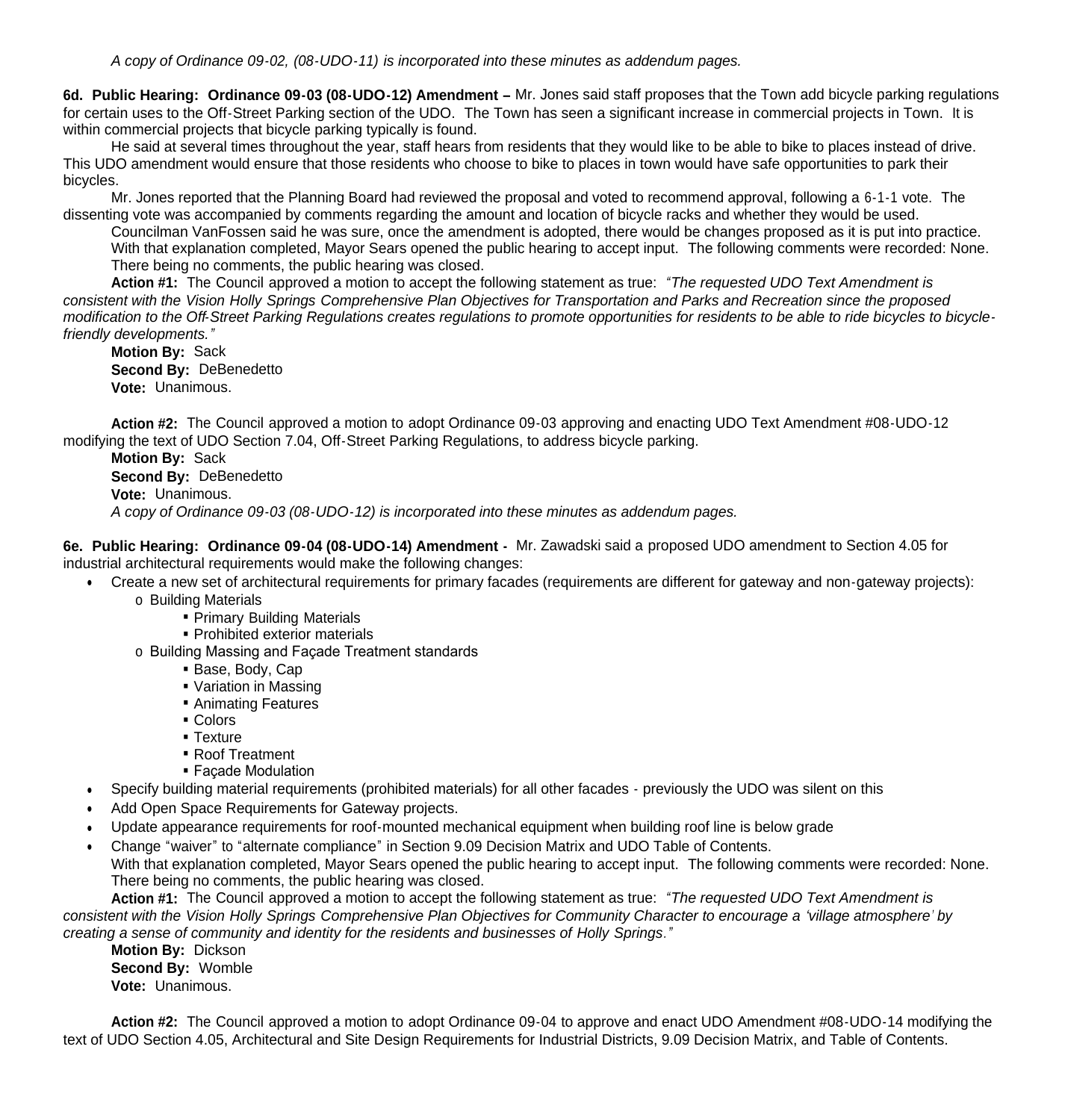**Motion By:** Dickson **Second By:** Womble **Vote:** Unanimous. *A copy of Ordinance 09-04 (08-UDO-14) is incorporated into these minutes as addendum pages.*

**7. Consent Agenda:** The Council approved all items on the Consent Agenda following a motion by Councilman Womble, a second by Councilman Dickson and a unanimous vote. The following actions were affected:

7a. Minutes - The Council approved minutes of the Council's regular meetings held in December, 2008.

7b. Budget Amendment Report – The Council received a report of amendments to the FY 2008-09 budget approved by the town manager. *A copy of the budget amendment report is incorporated into these minutes as an addendum page.*

 7c. Resolution 09-03 – The Council adopted Resolution 09-03 endorsing and authorizing a grant application to the North Carolina Recreation Trails Program. *A copy of Resolution 09-03 is incorporated into these minutes as an addendum page.*

7d. Ordinance 09-05, Article VII Traffic Amendment - The Council adopted Ordinance 09-05 amending Article VII Traffic of the Town Code, Vehicles and Parking, to include references to authorized stop signs and speed limit signs. *A copy of the Ordinance 09-05 is incorporated into these minutes as addendum pages.* 

7e. Budget Amendment, \$2,920 – The Council adopted an amendment to the FY 2008-09 budget in the amount of \$2,920 to receive insurance proceeds for a damaged ambulance and police vehicle. *A copy of the budget amendment is incorporated into these minutes as an addendum page.* 

 7f. Budget Amendment, \$1,000 – The Council adopted an amendment to the FY 2008-09 budget in the amount of \$1,000 to set aside funds for investigation operational expenses for the police department. *A copy of the budget amendment is incorporated into these minutes as an addendum page.* 

 7g. Budget Amendment, \$100 – The Council adopted an amendment to the FY 2008-09 budget in the amount of \$100 to recognize funds from the donated proceeds of pumpkins sold at Holly Fest. *A copy of the budget amendment is incorporated into these minutes as an addendum page.* 

 7h. Western Wake Regional Wastewater Facility Project – The Council approved an amendment to the Davis, Martin, Powell and Associates professional services agreement for work required in the Western Wake Regional Wastewater Facility project. *A copy of the Davis, Martin, Powell & Associates contract amendment is incorporated into these minutes as addendum pages.*

7i. Resolution 09-04 – The Council adopted Resolution 09-04 directing the town clerk to investigate the sufficiency of annexation petition A09- 02 and setting a public hearing on the question of annexation for Tuesday, March 3, 2009.

**Teleconference** – At this time, Councilman DeBenedetto said he would like the Council to know more specific facts and have more clarity about the *Melanie Mangum vs Town of Holly Springs* litigation. He said he would like to meet with attorneys representing the North Carolina League of Municipalities (and, therefore, the Town) by conference call with other members of the Council. He added that he feels the Council has a responsibility to keep abreast of the proceedings.

 **Action:** Councilman DeBenedetto asked the Council to consider a motion to direct the Town Manager to arrange a mutually agreed upon time and date for a conference call to take place at Town Hall between the Town's insurance attorney handling the Mangum lawsuit and any member of the Town Council or town manager or town attorney who desires to be in attendance.

## **Motion By:** DeBenedetto

Councilman Womble asked if such a meeting would be open to the public or would it be a Closed Session.

 The Town Attorney said he would advise that the Council enter Closed Session. Councilman Dickson asked Council members to respond individually as to whether he would support the motion:

 Councilman Sack said no; Mayor Sears said no; Councilman VanFossen said no; Councilman Womble said no; Councilman Dickson said he would say no.

Councilman Dickson asked if Councilman DeBenedetto had ever said anything about the pending lawsuit to either of the Mangums.

 Councilman DeBenedetto said he has never divulged any information regarding the lawsuit to any parties in litigation although he attends the same church as the Mangums.

Councilman Dickson asked again.

Councilman DeBenedetto said no, he had not talked to them about the lawsuit.

He said he has had only social contact with the plaintiff.

 Councilman Sack said he does not think it is appropriate for the Council to get involved directly since the Council has the town attorney to apprise the Council

Councilman Sack said he would like the Council to keep the lawsuit between the attorneys handling the case.

Councilman DeBenedetto said he just wanted to hear first hand from the attorney handling the case.

## **Second By:** None

**Vote:** The motion failed for lack of a second.

To provide the town manager with certainty as to how to proceed, the Council entertained the following motion.

Action: The Council approved a motion to establish that Council members shall have no direct nor indirect contact with the plaintiff, attorneys for either side, or other pertinent parties in the *Mangum vs Town of Holly Springs* litigation until or unless one or more of the following occurs: